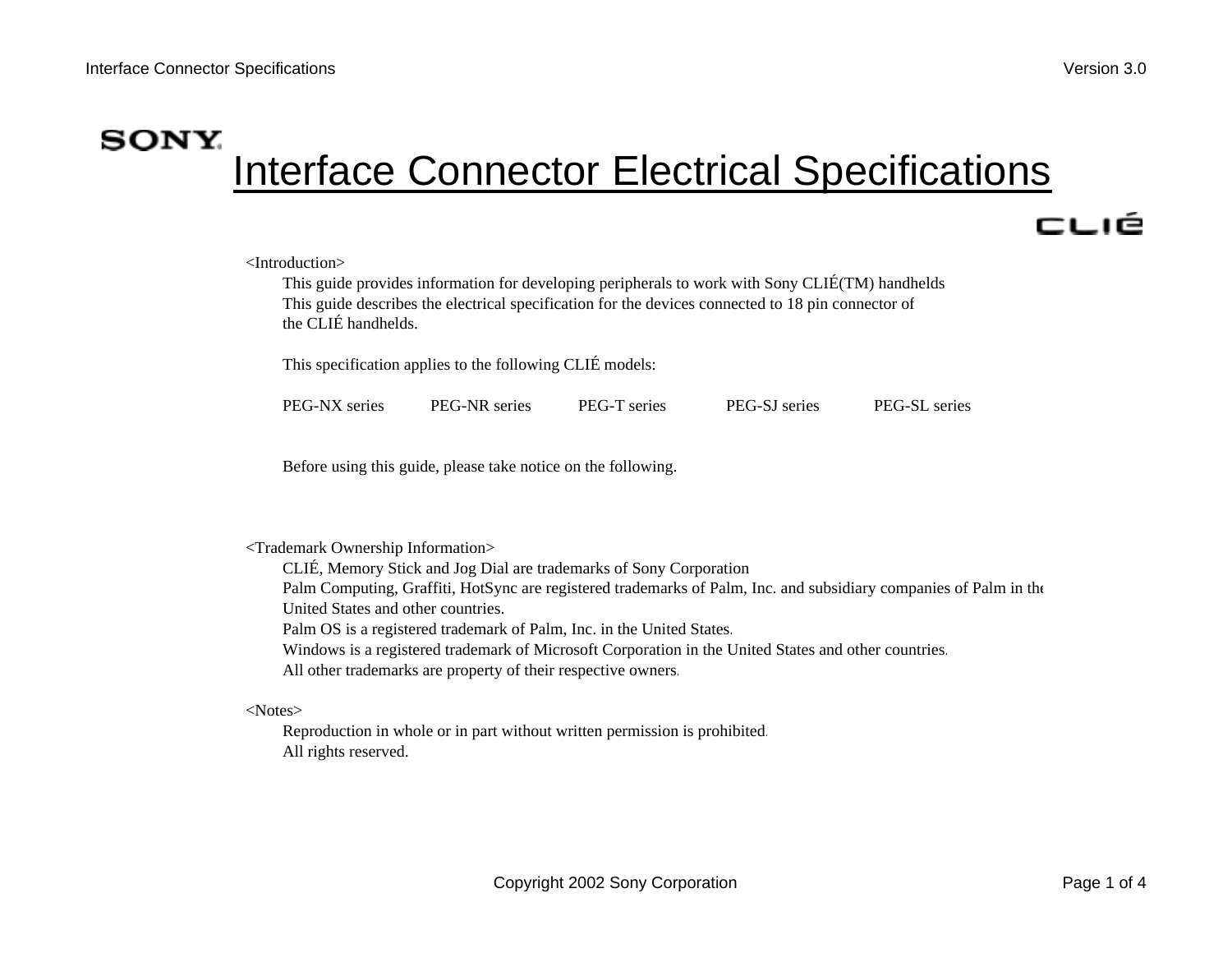| Interface Connector Specifications [Table 1] |  |  |  |  |
|----------------------------------------------|--|--|--|--|
|----------------------------------------------|--|--|--|--|

| No. | <b>Signal Name Function</b> |                                                                                   | <b>Specifications</b>                                                                     | <b>Remarks</b>                                                                                                                                            |
|-----|-----------------------------|-----------------------------------------------------------------------------------|-------------------------------------------------------------------------------------------|-----------------------------------------------------------------------------------------------------------------------------------------------------------|
|     | <b>GND</b>                  | Ground for signal/power supply                                                    |                                                                                           |                                                                                                                                                           |
| 2   | $D+$                        | USB Data+ signal                                                                  |                                                                                           |                                                                                                                                                           |
| 3   | $D -$                       | <b>USB</b> Data-signal                                                            |                                                                                           |                                                                                                                                                           |
|     | SIG_GND                     | Ground for USB                                                                    |                                                                                           |                                                                                                                                                           |
| 5   | <b>VBUS</b>                 | <b>VBUS</b> for USB                                                               |                                                                                           | Connects to the power supplied by the USB host.                                                                                                           |
| 6   | Reserved                    |                                                                                   |                                                                                           |                                                                                                                                                           |
|     | $DC + B$                    | External power supply terminal                                                    | $DC5.2 \pm 0.15V$                                                                         | For peripherals, if power is supplied to the CHARGE pin, it                                                                                               |
| 8   | <b>CHARGE</b>               | Charging terminal                                                                 | $DC5.2+0.15V$                                                                             | must be supplied to the DC+B pin as well.                                                                                                                 |
| 9   | Reserved                    |                                                                                   |                                                                                           |                                                                                                                                                           |
| 10  |                             | Provide unregulated power supply<br>UNREG_OUT (no link to the power button of the | <models except="" peg-sl10=""><br/>5.5~3.4V (*Note 1) Max. 100mA</models>                 | Peripherals communicate with the main unit under a stable<br>power supply with setting UNREG_OUT to 3.2V LDO. Refer<br>to "Serial I/F Schematic Example". |
|     |                             | main unit)                                                                        | $<$ PEG-SL10>                                                                             | The supply capability decreases when the battery is getting                                                                                               |
|     |                             |                                                                                   | $3.1\pm0.2V$ Max. 80mA                                                                    | exhausted.                                                                                                                                                |
| 11  | HOT_SYNC                    | HotSync(R) interrupt terminal                                                     | active: L(GND)<br>inactive: open                                                          |                                                                                                                                                           |
| 12  | <b>DTR</b>                  | "H" when UART is in use                                                           |                                                                                           |                                                                                                                                                           |
| 13  | <b>RXD</b>                  | <b>UART RXD input</b>                                                             |                                                                                           |                                                                                                                                                           |
| 14  | <b>TXD</b>                  | <b>UART TXD output</b>                                                            | 0-3.3V CMOS level                                                                         | Refer to Table2, 3 for the details                                                                                                                        |
| 15  | <b>CTS</b>                  | <b>UART CTS</b> output                                                            |                                                                                           |                                                                                                                                                           |
| 16  | <b>RTS</b>                  | <b>UART RTS input</b>                                                             |                                                                                           |                                                                                                                                                           |
| 17  | <b>CNT</b>                  | Peripheral detection                                                              | Connect to the resistance between CNT<br>and the GND terminals as is shown in<br>Table 4. | Do not supply any voltage to this pin from the peripheral side.                                                                                           |
| 18  | <b>GND</b>                  | Ground for signal/power supply                                                    |                                                                                           |                                                                                                                                                           |

(\*Note) 1. Desired value on design:  $3.4 \sim 5.2V$  with the allowance  $\pm 0.3V$ .  $3.4 \sim 4.2V$  if no AC adaptor is connected. It can drop down to 3.1V when the battery gets exhausted. It remains below 3.4V at the time the "low battery" warning shows up.

2. The actual number of physical pins on the CLIÉ connector is 20; the two most outside pins are unused.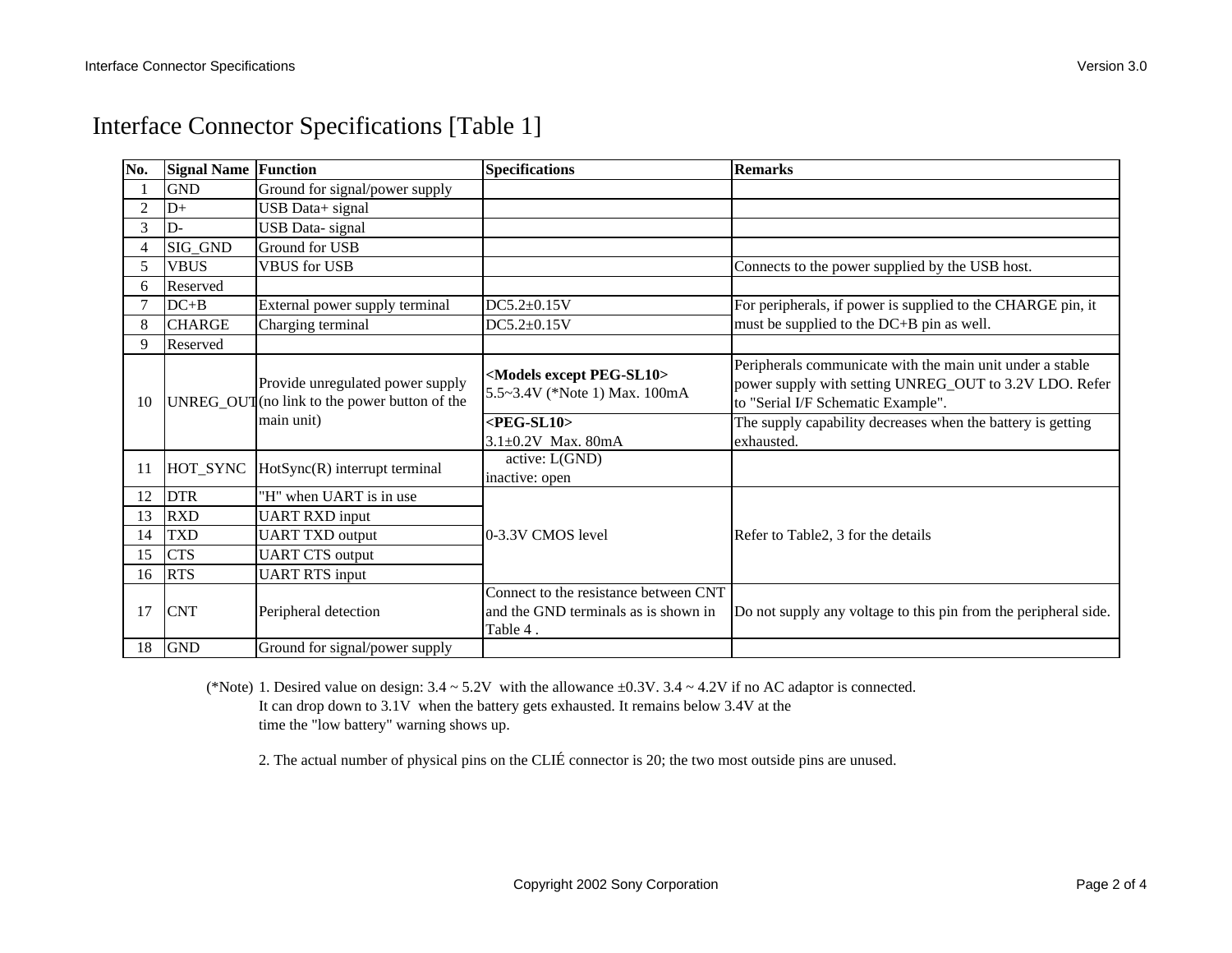| <b>Symbol</b>                    | <b>Description</b>     | min. | max. | unit | <b>Condition</b> |
|----------------------------------|------------------------|------|------|------|------------------|
| $\rm V_{\rm IH}$                 | H level input voltage  | 2.6  | 3.3  |      |                  |
| $\rm V_{II}$                     | L level input voltage  | 0.0  | 0.4  |      |                  |
| $ I_{\scriptscriptstyle\rm IN} $ | Input leakage current  |      | 100  | иA   |                  |
| $\rm V_{OH}$                     | H level output voltage | 2.1  | 3.3  | V    | $IOH=2mA$        |
| $\rm V_{OL}$                     | L level output voltage | 0.0  | 0.4  |      | $I_{0I} = -2mA$  |
| $I_{OH}$                         | H level output current |      | 2    | mA   |                  |
| $_{\rm IoL}$                     | L level output current |      | $-2$ | mA   |                  |

#### Input-output behavioral characteristics [Table2] Resistance for Connection to CNT [Table 4]

## UART Signals SpecificationsUART [Table3]

| Peripheral           | <b>Resistance (Kohm)</b><br>$accuracy \pm 1\%$ or less |  |  |  |
|----------------------|--------------------------------------------------------|--|--|--|
| UART cable/cradle    | 22.                                                    |  |  |  |
| UART                 | 47                                                     |  |  |  |
| Modem/Cellular       |                                                        |  |  |  |
| USB cable/cradle     | 220                                                    |  |  |  |
| Undocked             | infinite $($ > 10 Mohm)                                |  |  |  |
| <b>JAT</b><br>$\sim$ |                                                        |  |  |  |

\*Notes

Use only the resistance values shown in this table.

|    | <b>Number Signal Name Direction</b> |     | <b>Function</b> | <b>Specifications</b> | For the case of Sleeping<br>and/or UART not in use | <b>Remarks</b>                                        |
|----|-------------------------------------|-----|-----------------|-----------------------|----------------------------------------------------|-------------------------------------------------------|
| 12 | <b>DTR</b>                          | Out | Indicates that  | H: open               | The main unit drives to L.                         |                                                       |
|    |                                     |     | UART is opened. | L: close              |                                                    |                                                       |
|    |                                     |     |                 |                       |                                                    | At the side of peripherlas, set RXD to "Hi-Z" if      |
| 13 | <b>RXD</b>                          | In  | Receive Data    | Pulls up inside main  |                                                    | DTR=L. As it is connected to IrDA as well, main       |
|    |                                     |     |                 | unit                  |                                                    | unit may drive if DTR=L Peripherals are to be         |
|    |                                     |     |                 |                       |                                                    | driven by push/pull output.                           |
| 14 | <b>TXD</b>                          | Out | Transmit data   |                       | The main unit drives to L.                         | As it is connected to IrDA as well, it may drive to H |
|    |                                     |     |                 |                       |                                                    | even if DTR=L.                                        |
|    |                                     |     |                 | Pulls up or pull down |                                                    | At the side of peripherlas, set CTS to "Hi-Z" if      |
| 15 | <b>CTS</b>                          | In  | Hand Shaking    | inside main unit      |                                                    | DTR=L. Peripherals are to be driven by push/pull      |
|    |                                     |     |                 |                       |                                                    | output.                                               |
| 16 | <b>RTS</b>                          | Out | Hand Shaking    |                       | The main unit drives to L.                         |                                                       |